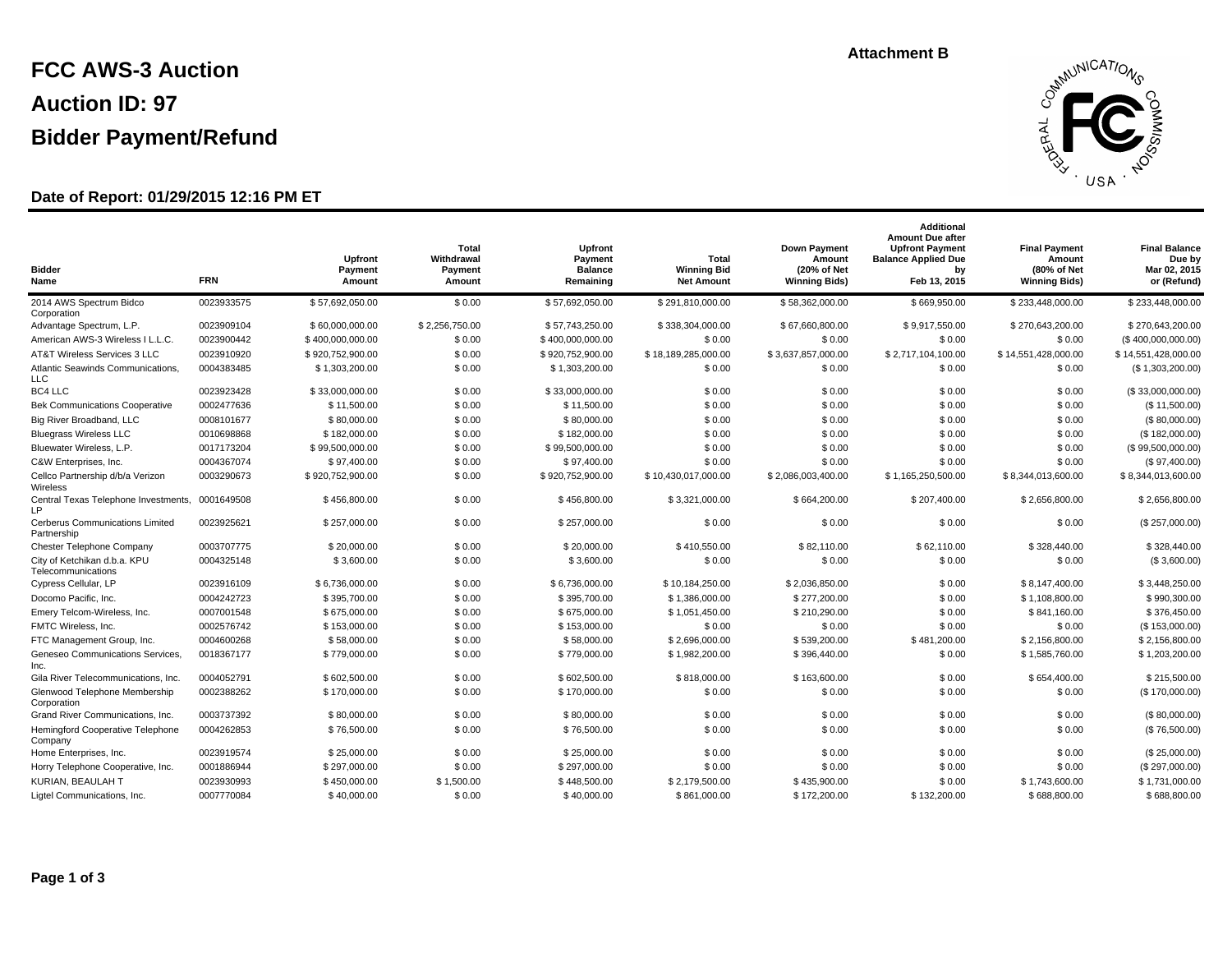# **FCC AWS-3 Auction Auction ID: 97 Bidder Payment/Refund**

### **Date of Report: 01/29/2015 12:16 PM ET**

#### **Total Withdrawal Payment Amount Upfront Payment Amount Bidder Name FRN Final Balance Due by Mar 02, 2015 or (Refund) Final Payment Amount (80% of Net Winning Bids) Total Winning Bid Net Amount Additional Amount Due after Upfront Payment Balance Applied Due by Feb 13, 2015 Down Payment Amount (20% of Net Winning Bids) Upfront Payment Balance Remaining** Lynch 3G Communications  $0.007043375$  \$ 19,000,000,000 \$ 0.00 Corporation 0007043375 \$ 19,000,000.00 \$ 0.00 \$ 0.00 \$ 0.00 \$ 0.00 (\$ 19,000,000.00) Michigan Wireless, LLC 0015680374 \$ 1,000,000.00 \$ 0.00 \$ 1,000,000.00 \$ 829,000.00 \$ 165,800.00 \$ 0.00 \$ 663,200.00 (\$ 171,000.00) NE Colorado Cellular, Inc. 0001607225 \$ 1,408,900.00 \$ 1,456,400.00 \$ 1,563,500.00 \$ 30,718,000.00 \$ 5,143,600.00 \$ 4,880,100.00 \$ 24,574,400.00 \$ 24,574,400.00 Northern Valley Communications, LLC 0004364022 \$ 97,500.00 \$ 07,500.00 \$ 07,500.00 \$ 97,500.00 \$ 97,500.00 \$ 97<br>
\$ 97,500.00 \$ 97,500.00 \$ 97,500.00 \$ 97,500.00 \$ 97,500.00 \$ 97,500.00 \$ 589,900.00 \$ 117,980.00 \$ 20,480.00 Northstar Wireless, LLC 0023917453 \$ 508,000,000.00 \$ 0.00 \$ 508,000,000.00 \$ 5,883,794,550.00 \$ 1,176,758,910.00 \$ 668,758,910.00 \$ 4,707,035,640.00 \$ 4,707,035,640.00 Nsight Spectrum, LLC 0020519138 \$ 816,000.00 \$ 9.00 \$ 816,000.00 \$ 1,499,000.00 \$ 299,800.00 \$ 0.00 \$ 1,199,200.00 \$ 683,000.00 Orion Wireless LLC 0023929367 \$ 6,000,000.00 \$ 0.00 \$ 6,000,000.00 \$ 6,000,000.00 \$ 6,000,000.00 \$ 6,000,000.00 \$ 6,000,000.00 \$ 6,000,000.00 \$ 6,000,000.00 \$ 6,000,000.00 Palmetto Rural Telephone  $0001886860$  \$ 684,000.00 \$ 0.00 Cooperative, Inc. 0001886860 \$ 684,000.00 \$ 0.00 \$ 0.00 \$ 0.00 \$ 0.00 \$ 0.00 (\$ 684,000.00) Paul Bunyan Rural Telephone  $0002644953$  \$155,900.00 \$0.00 Cooperative 0002644953 \$ 155,900.00 \$ 0.00 \$ 0.00 \$ 0.00 \$ 0.00 (\$ 155,900.00) Piedmont Rural Telephone  $0001887140$  \$ 27,000.00 \$ 0.00 Cooperative, Incorporated 0001887140 \$27,000.00 \$ 0.00 \$ 27,000.00 \$ 0.00 \$ 0.00 \$ 0.00 (\$ 27,000.00) Pine Cellular Phones, Inc. 0012882643 \$ 227,500.00 \$ 0.00 \$ 227,500.00 \$ 0.00 \$ 0.00 \$ 0.00 \$ 0.00 (\$ 227,500.00) Pioneer Telephone Cooperative, Inc. 0001700863 \$282,000.00 \$ \$ \$ \$ \$ \$ 282,000.00 \$ 282,000.00 \$ 991,000.00 \$ 798,000.00 \$ 799,000.00 \$ 709,000.00 \$ 709,000.00 \$ 709,000.00 Puerto Rico Telephone Company, Inc. 0001731470 \$ 7,882,500.00 \$ 0.00 \$ 7,882,500.00 \$ 170,901,300.00 \$ 170,901,300.00 \$ 34,180,260.00 \$ 26,297,760.00 \$ 136,721,040.00 \$ 136,721,040.00 PVT Networks, Inc. 0001612555 \$ 1,040,000.00 \$ 0.00 \$ 1,040,000.00 \$ 0.00 \$ 0.00 \$ 0.00 \$ 0.00 (\$ 1,040,000.00) Rainbow Telecommunications 0002333649 \$ 151,000.00 \$ 0.00 Association, Inc. 0002333649 \$ 151,000.00 \$ 0.00 \$ 0.00 \$ 0.00 \$ 0.00 (\$ 151,000.00) ReiTeR, ScoTT D 0004282224 \$ 425,000.00 \$ 0.00 \$ 425,000.00 \$ 0.00 \$ 0.00 \$ 0.00 \$ 0.00 (\$ 425,000.00) RigNet Satcom, Inc. 0015217680 \$ 65,000.00 \$ 6.000.00 \$ 155,000.00 \$ 0.000.00 \$ 0.000.00 \$ 0.000.00 RSA 1 Limited Partnership d/b/a Chat 0002576411 \$ 50,000.00 \$ 0.00 \$ 0.00 Mobility 0002576411 \$50,000.00 \$0.00 \$0.00 \$50,000.00 \$0.00 \$0.00 \$0.00 \$0.00 \$0.00 \$0.00 \$0.00 \$0.00 \$0.00 \$0.00 (\$ 50,000.00) S&T Communications, Inc. 0003762499 \$ 3,900.00 \$ 0.00 \$ 3,900.00 \$ 0.00 \$ 0.00 \$ 0.00 \$ 0.00 (\$ 3,900.00) SAAS License, LLC 0023933021 \$ 175,000,000.00 \$ 0.00 \$ 175,000,000.00 \$ 0.00 \$ 0.00 \$ 0.00 \$ 0.00 (\$ 175,000,000.00) Sagebrush Cellular, Inc. 0001608645 \$ 1,600.00 \$ 0.00 \$ 1,600.00 \$ 0.00 \$ 0.00 \$ 0.00 \$ 0.00 (\$ 1,600.00) Sandhill Communications, LLC 0001886464 \$ 45,000.00 \$ 0.00 \$ 903,550.00 \$ 100,710.00 \$ 722,840.00 \$ 722,840.00 SI Wireless, LLC 0019623834 \$ 46,500.00 \$ 46,500.00 \$ 46,500.00 \$ 46,500.00 \$ 46,500.00 \$ 46,500.00 \$ 46,500.00 \$ 46,500.00 \$ 46,500.00 \$ 46,500.00 \$ 46,5 Smith Bagley, Inc. 0002154706 \$ 1,764,000.00 \$ 14,000.00 \$ 1,750,000.00 \$ 10,293,000.00 \$ 2,058,600.00 \$ 308,600.00 \$ 8,234,400.00 \$ 8,234,400.00 Smithville Spectrum, LLC 0014943443 \$ 97,000.00 \$ 0.700 \$ 97,000.00 \$ 97,000.00 \$ 97,000.00 \$ 97,000.00 \$ 97,000.00 \$ 97,000.00 \$ 0.00 \$ 0.00 SNR Wireless LicenseCo, LLC 0023907074 \$ 412,000,000.00 \$ 8,322,750.00 \$ 403,677,250.00 \$ 4,111,773,225.00 \$ 822,354,645.00 \$ 418,677,395.00 \$ 3,289,418,580.00 \$ 3,289,418,580.00 Sofio, Joseph A 0023927312 \$ 2,590,000.00 \$ 195,450.00 \$ 2,394,550.00 \$ 1,483,500.00 \$ 2,696,700.00 \$ 302,150.00 \$ 10,786,800.00 \$ 10,786,800.00 Southeastern Indiana Rural Telephone 0002898724 \$ 17,000.00 \$ 0.00 Coop., Inc. 0002898724 \$17,000.00 \$ 0.00 \$ 17,000.00 \$ 0.00 \$ 0.00 \$ 0.00 (\$ 17,000.00) Spotlight Media Corp., Inc. 0003762119 \$ 1,000,000.00 \$ 0.00 \$ 1,000,000.00 \$ 278,250.00 \$ 55,650.00 \$ 0.00 \$ 222,600.00 (\$ 721,750.00) T-Mobile License LLC 0001565449 \$ 417,000,000.00 \$ 0.00 \$ 417,000,000.00 \$ 1,774,023,000.00 \$ 354,804,600.00 \$ 0.00 \$ 1,419,218,400.00 \$ 1,357,023,000.00 Teleguam Holdings, LLC 0011458999 \$ 353,000.00 \$ 0.00 \$ 353,000.00 \$ 0.00 \$ 0.00 \$ 0.00 \$ 0.00 (\$ 353,000.00) Texas RSA 7B3, L.P. dba Peoples  $0.001649110$  \$ 231,000.00 \$ 0.00 0001649110 \$231,000.00 \$0.00 \$231,000.00 \$231,000.00 \$0.00 \$0.00 \$0.00 \$0.00 \$0.00 \$2231,000.00)

Wireless Services

**Attachment B**